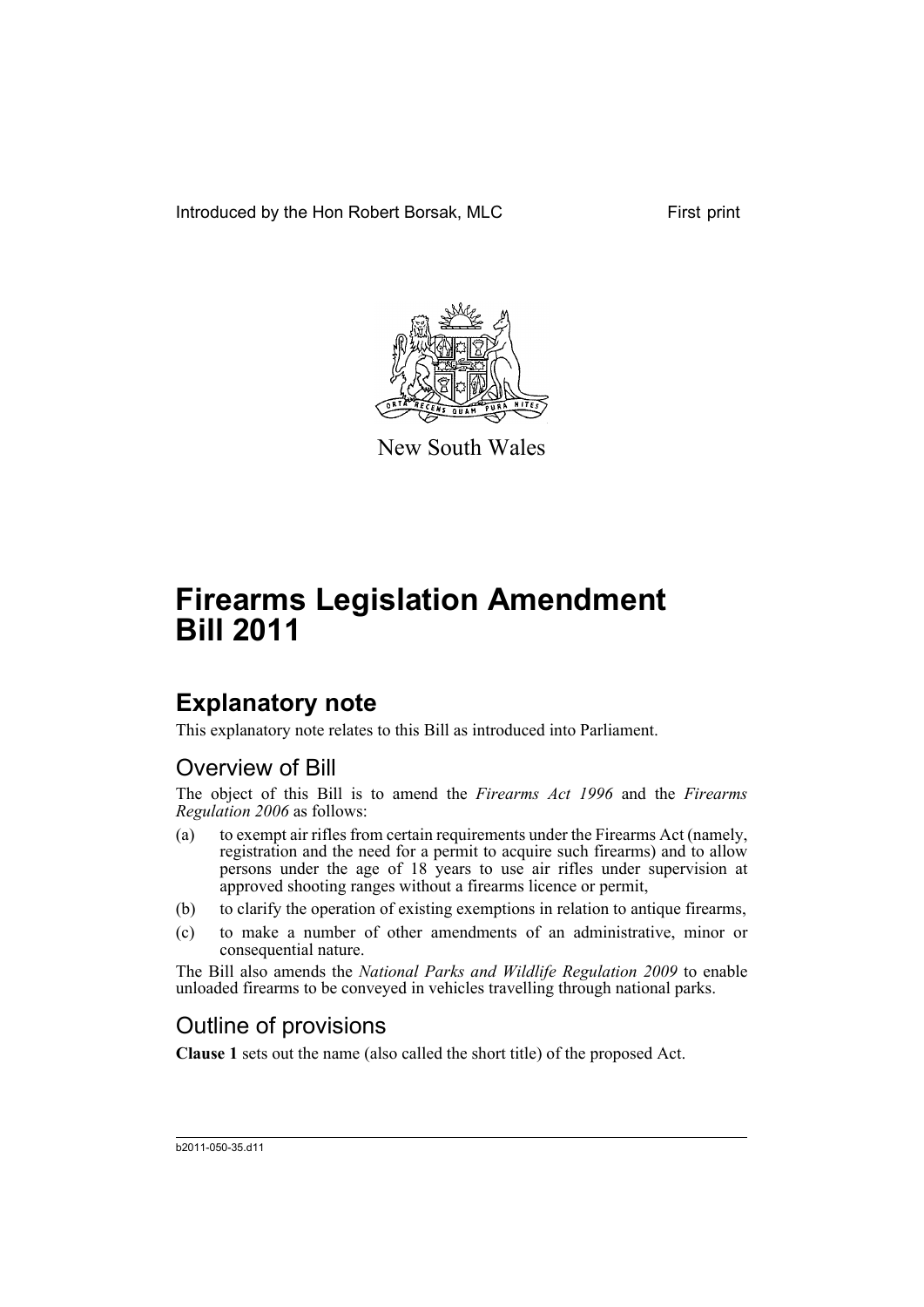Explanatory note

**Clause 2** provides for the commencement of the proposed Act 3 months after the date of assent (although a proclamation may provide for a provision of the proposed Act to commence sooner).

## **Schedule 1 Amendment of Firearms Act 1996 No 46**

### **Amendments relating to air rifles**

**Schedule 1 [6]** exempts air rifles from the registration requirements under the Firearms Act. A permit to acquire will not be required in relation to an air rifle, though the general requirement for a licence or permit to possess or use an air rifle will remain. Special provision is made however to allow persons who are under the age of 18 years to use an air rifle at an approved shooting range under the direct supervision of persons who are licensed to use air rifles.

**Schedule 1 [1]** is a consequential amendment that distinguishes air rifles from air pistols for the purposes of the Firearms Act (noting that the proposed amendments relating to air rifles do not affect existing licensing and registration requirements in relation to air pistols).

**Schedule 1 [7]** is a consequential amendment that makes it clear that category A licence holders are authorised to possess or use an unregistered air rifle.

### **Amendments relating to antique firearms**

**Schedule 1 [2]–[5]** modify existing exemptions relating to antique firearms (ie firearms manufactured before 1900). A licence or permit is currently not required to possess an antique firearm, but this exemption will not apply in the case of a pistol that is capable of discharging breech-loaded metallic cartridges or a percussion lock pistol equipped with a revolving cylinder (presently referred to as an "antique revolver"). **Schedule 1 [8]** is a consequential amendment.

#### **Miscellaneous amendments**

**Schedule 1 [9]–[11]** amend the genuine reason of vertebrate pest animal control so that persons (such as professional contract shooters) who fall under that genuine reason will be able to control vertebrate pest animals on any land that is owned, occupied or managed by a public or local authority (and not just rural land). **Schedule 1 [13]** is a consequential amendment.

**Schedule 1 [12]** provides that the requirement for a person to surrender a firearm when the person's licence or permit is suspended or revoked (or otherwise ceases to be in force) applies only after the person is directed by the Commissioner in writing to surrender the firearm.

**Schedule 1 [14] and [15]** remove the restrictions on the types of pistols that the holder of a probationary pistol licence is allowed to acquire after the first 6 months of the licence.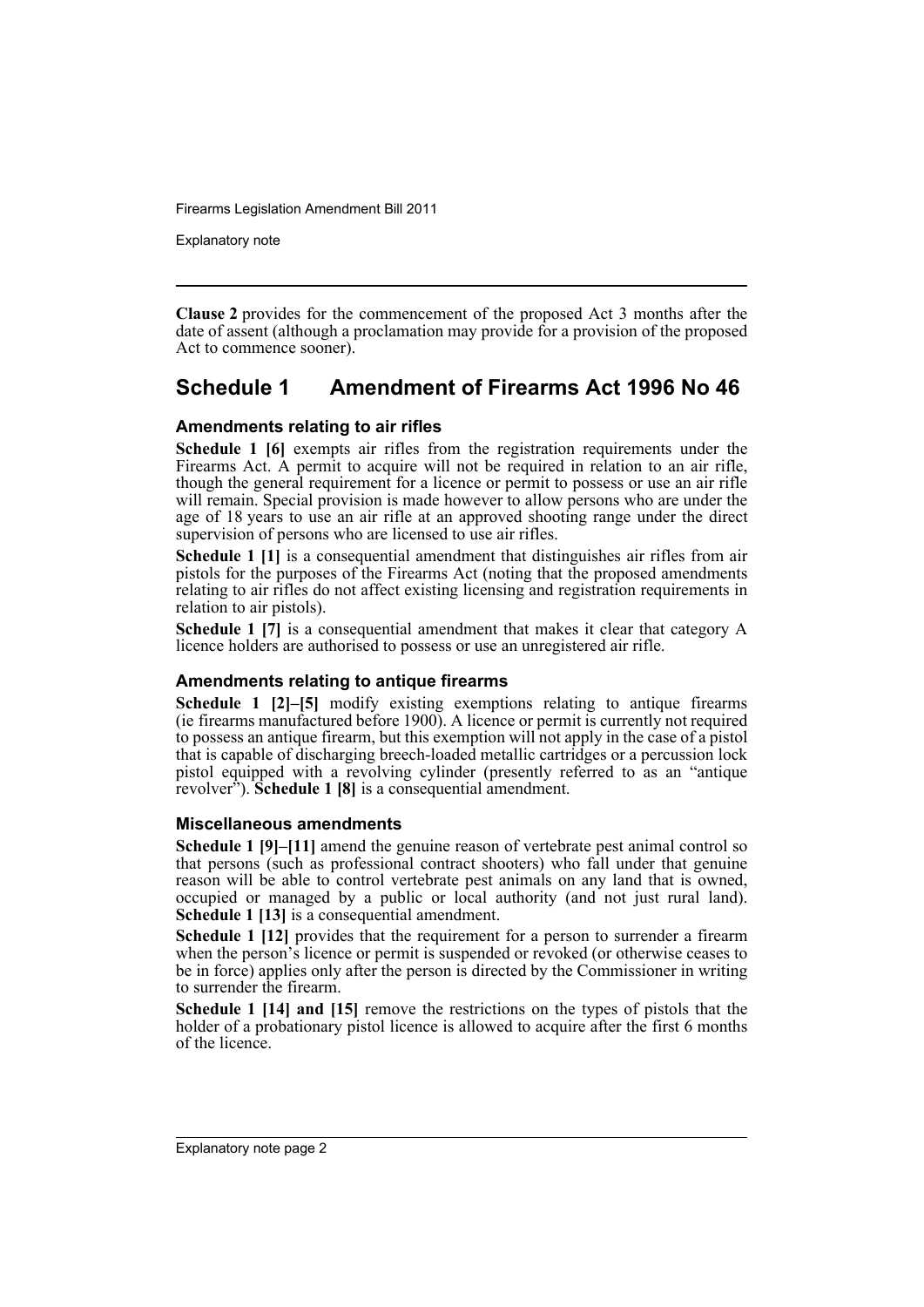Explanatory note

**Schedule 1 [16]** provides for the recognition of interstate registered firearms on a transitional basis to assist interstate residents who move to New South Wales with firearms that are not registered under the Firearms Act.

**Schedule 1 [17]** exempts firearms dealers from having to make a record of all transactions or dealings involving firearms that are not required to be registered or that do not involve a change in ownership of a firearm (such as taking possession of a firearm for the purposes of repair). **Schedule 1 [19]** is a consequential amendment. **Schedule 1 [18]** provides that this exemption for dealers also applies in relation to firearms for which a licence or permit is not required.

**Schedule 1 [20]** removes certain firearms (namely, certain longarms with a revolving ammunition cylinder) from the list of prohibited firearms so that they will be treated as ordinary firearms that are required to be registered.

**Schedule 1 [21]** enables regulations of a savings or transitional nature to be made as a consequence of the enactment of the proposed Act.

# **Schedule 2 Amendment of Firearms Regulation 2006**

**Schedule 2 [1]** removes the requirement for the holder of an approval for a shooting range to record the name and licence number of each licensed shooter who is practising at the range and who is not otherwise participating in competitions or activities conducted by a shooting club. The current requirement for such persons to be supervised while practising at the range is retained.

**Schedule 2 [2]** makes it clear that it is not necessary for the approval of a shooting range to specify the name of each particular shooting event or practice activity that may be conducted or carried out at the shooting range.

**Schedule 2 [3]** is consequential on the amendments made by Schedule 1 [2]–[5].

## **Schedule 3 Amendment of National Parks and Wildlife Regulation 2009**

**Schedule 3 [1]** removes a superfluous reference to airguns in an offence provision relating to the possession or use of certain weapons on national park land (noting that airguns are firearms within the meaning of the Firearms Act and are already covered by the existing prohibition under the National Parks and Wildlife Regulation of carrying, discharging or possessing a firearm on such land).

**Schedule 3 [2]** provides that it will not be an offence for a person to carry or possess a firearm on national park land if the firearm is not loaded and is being conveyed in a vehicle travelling on a road traversing that land and so long as the person is authorised under the Firearms Act to possess the firearm. The amendment also provides for a similar exemption in relation to the possession of ammunition on national park land.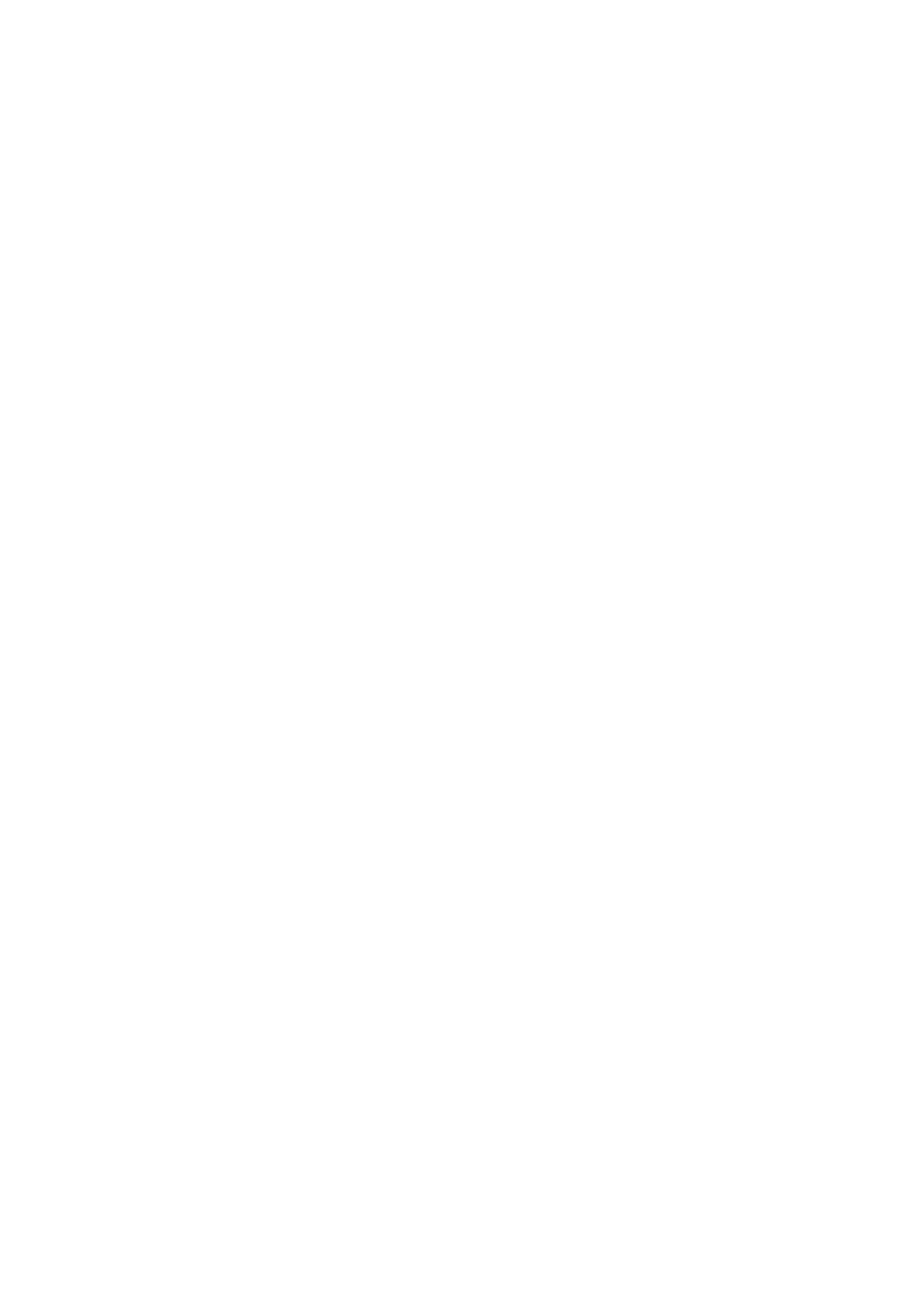Introduced by the Hon Robert Borsak, MLC First print



New South Wales

# **Firearms Legislation Amendment Bill 2011**

# **Contents**

|            |                                                  | Page |
|------------|--------------------------------------------------|------|
| 1          | Name of Act                                      |      |
| 2          | Commencement                                     | 2    |
|            | Schedule 1 Amendment of Firearms Act 1996 No 46  | 3    |
|            | Schedule 2 Amendment of Firearms Regulation 2006 | 8    |
| Schedule 3 | Amendment of National Parks and Wildlife         |      |
|            | Regulation 2009                                  | 9    |
|            |                                                  |      |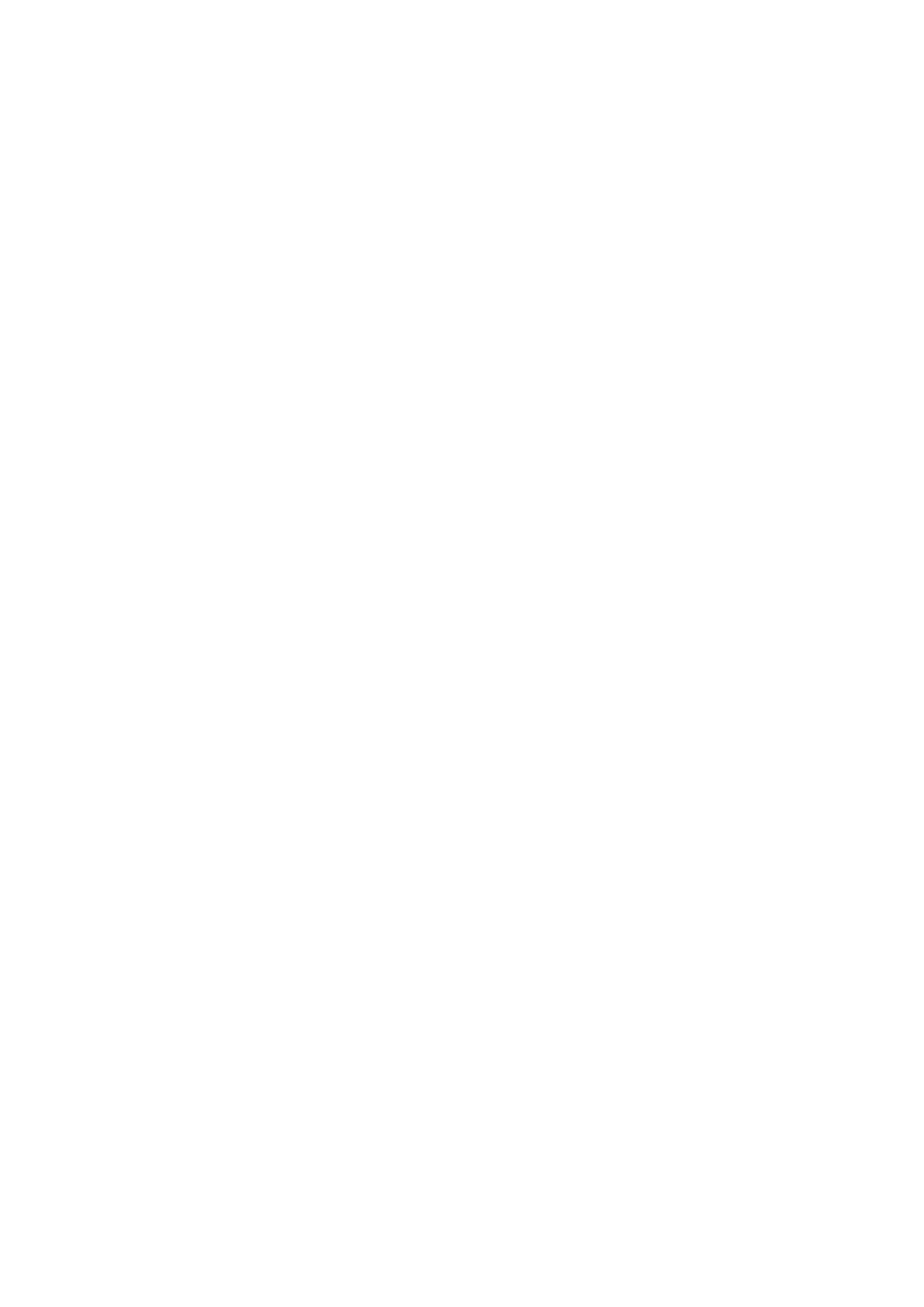

New South Wales

# **Firearms Legislation Amendment Bill 2011**

No , 2011

## **A Bill for**

An Act to amend the *Firearms Act 1996* and the *Firearms Regulation 2006* to make further provision with respect to the regulation and control of firearms; and for other purposes.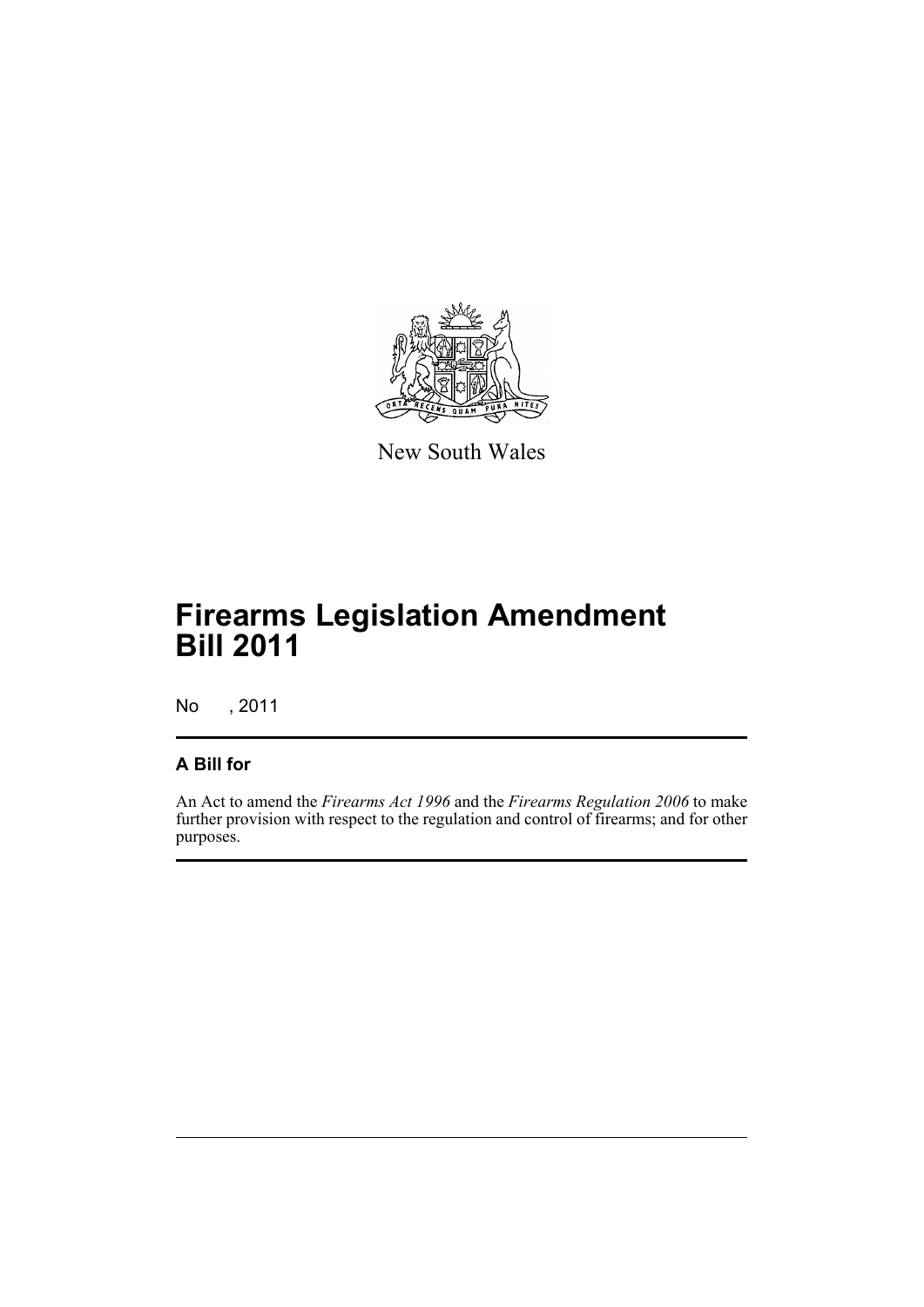<span id="page-7-1"></span><span id="page-7-0"></span>

|                     | The Legislature of New South Wales enacts:                                                                                                                                                     | 1.          |  |
|---------------------|------------------------------------------------------------------------------------------------------------------------------------------------------------------------------------------------|-------------|--|
|                     | Name of Act                                                                                                                                                                                    | 2           |  |
|                     | This Act is the Firearms Legislation Amendment Act 2011.                                                                                                                                       | 3           |  |
| <b>Commencement</b> |                                                                                                                                                                                                |             |  |
| (1)                 | This Act commences 3 months after the date of assent to this Act, except<br>as provided by subsection (2).                                                                                     | 5<br>6      |  |
| (2)                 | A proclamation may provide for the commencement of a provision of<br>this Act on a day (as appointed by the proclamation) occurring during<br>the period of 3 months after the date of assent. | 7<br>8<br>9 |  |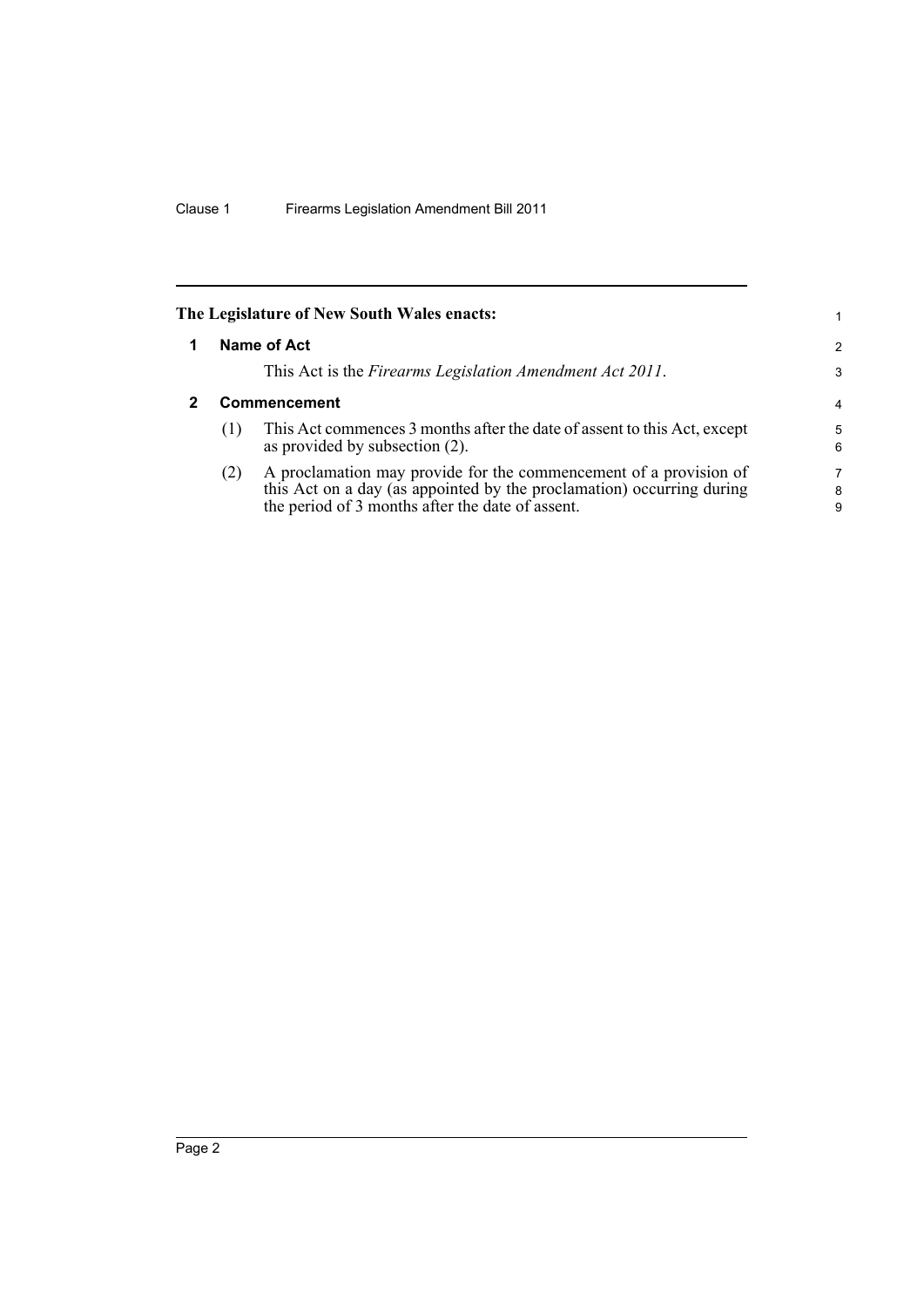Amendment of Firearms Act 1996 No 46 Schedule 1

<span id="page-8-0"></span>

|     | <b>Schedule 1</b>                                                                                                                                                  | <b>Amendment of Firearms Act 1996 No 46</b>                                                                                                                                                                                                                                                                                 | $\mathbf{1}$            |  |  |  |  |
|-----|--------------------------------------------------------------------------------------------------------------------------------------------------------------------|-----------------------------------------------------------------------------------------------------------------------------------------------------------------------------------------------------------------------------------------------------------------------------------------------------------------------------|-------------------------|--|--|--|--|
| [1] | <b>Section 4 Definitions</b>                                                                                                                                       |                                                                                                                                                                                                                                                                                                                             |                         |  |  |  |  |
|     | Insert in alphabetical order in section $4(1)$ :                                                                                                                   |                                                                                                                                                                                                                                                                                                                             |                         |  |  |  |  |
|     | <i>air rifle</i> means an air gun other than a pistol.                                                                                                             |                                                                                                                                                                                                                                                                                                                             |                         |  |  |  |  |
| [2] |                                                                                                                                                                    | Section 6A Exemption for certain firearms manufactured before 1900                                                                                                                                                                                                                                                          | 5                       |  |  |  |  |
|     |                                                                                                                                                                    | Omit section 6A (1). Insert instead:                                                                                                                                                                                                                                                                                        | 6                       |  |  |  |  |
|     | (1)                                                                                                                                                                | A person is exempt from any requirement under this Act to hold<br>a licence or permit in respect of the possession of an antique<br>firearm. However, this exemption does not extend to any of the<br>following kinds of antique firearms (referred to as an antique<br>firearm for which a licence or permit is required): | 7<br>8<br>9<br>10<br>11 |  |  |  |  |
|     |                                                                                                                                                                    | a pistol that is capable of discharging breech-loaded<br>(a)<br>metallic cartridges,                                                                                                                                                                                                                                        | 12<br>13                |  |  |  |  |
|     |                                                                                                                                                                    | a percussion lock pistol equipped with a revolving<br>(b)<br>cylinder.                                                                                                                                                                                                                                                      | 14<br>15                |  |  |  |  |
|     |                                                                                                                                                                    | Note. A licence or permit will still be required to use any kind of antique<br>firearm as defined in subsection (7).                                                                                                                                                                                                        | 16<br>17                |  |  |  |  |
| [3] | Section 6A (4)                                                                                                                                                     |                                                                                                                                                                                                                                                                                                                             | 18                      |  |  |  |  |
|     |                                                                                                                                                                    | Omit "the exemption provided by this subsection does not extend to an antique<br>revolver or a firearm part for an antique revolver".                                                                                                                                                                                       | 19<br>20                |  |  |  |  |
|     | Insert instead "this exemption does not extend to an antique firearm for which<br>a licence or permit is required or a firearm part for any such antique firearm". |                                                                                                                                                                                                                                                                                                                             |                         |  |  |  |  |
| [4] | Section 6A (5)                                                                                                                                                     |                                                                                                                                                                                                                                                                                                                             |                         |  |  |  |  |
|     |                                                                                                                                                                    | Omit "antique revolver".                                                                                                                                                                                                                                                                                                    | 24                      |  |  |  |  |
|     |                                                                                                                                                                    | Insert instead "antique firearm for which a licence or permit is required".                                                                                                                                                                                                                                                 | 25                      |  |  |  |  |
| [5] | Section 6A (7)                                                                                                                                                     |                                                                                                                                                                                                                                                                                                                             | 26                      |  |  |  |  |
|     |                                                                                                                                                                    | Omit the subsection. Insert instead:                                                                                                                                                                                                                                                                                        | 27                      |  |  |  |  |
|     | (7)                                                                                                                                                                | In this section:                                                                                                                                                                                                                                                                                                            | 28                      |  |  |  |  |
|     |                                                                                                                                                                    | <i>antique firearm</i> means a firearm manufactured before 1900 that:                                                                                                                                                                                                                                                       | 29                      |  |  |  |  |
|     |                                                                                                                                                                    | is not capable of discharging breech-loaded metallic<br>(a)<br>cartridges, or                                                                                                                                                                                                                                               | 30<br>31                |  |  |  |  |
|     |                                                                                                                                                                    | is a firearm the ammunition for which is determined by the<br>(b)<br>Commissioner to be ammunition that is not commercially<br>available.                                                                                                                                                                                   | 32<br>33<br>34          |  |  |  |  |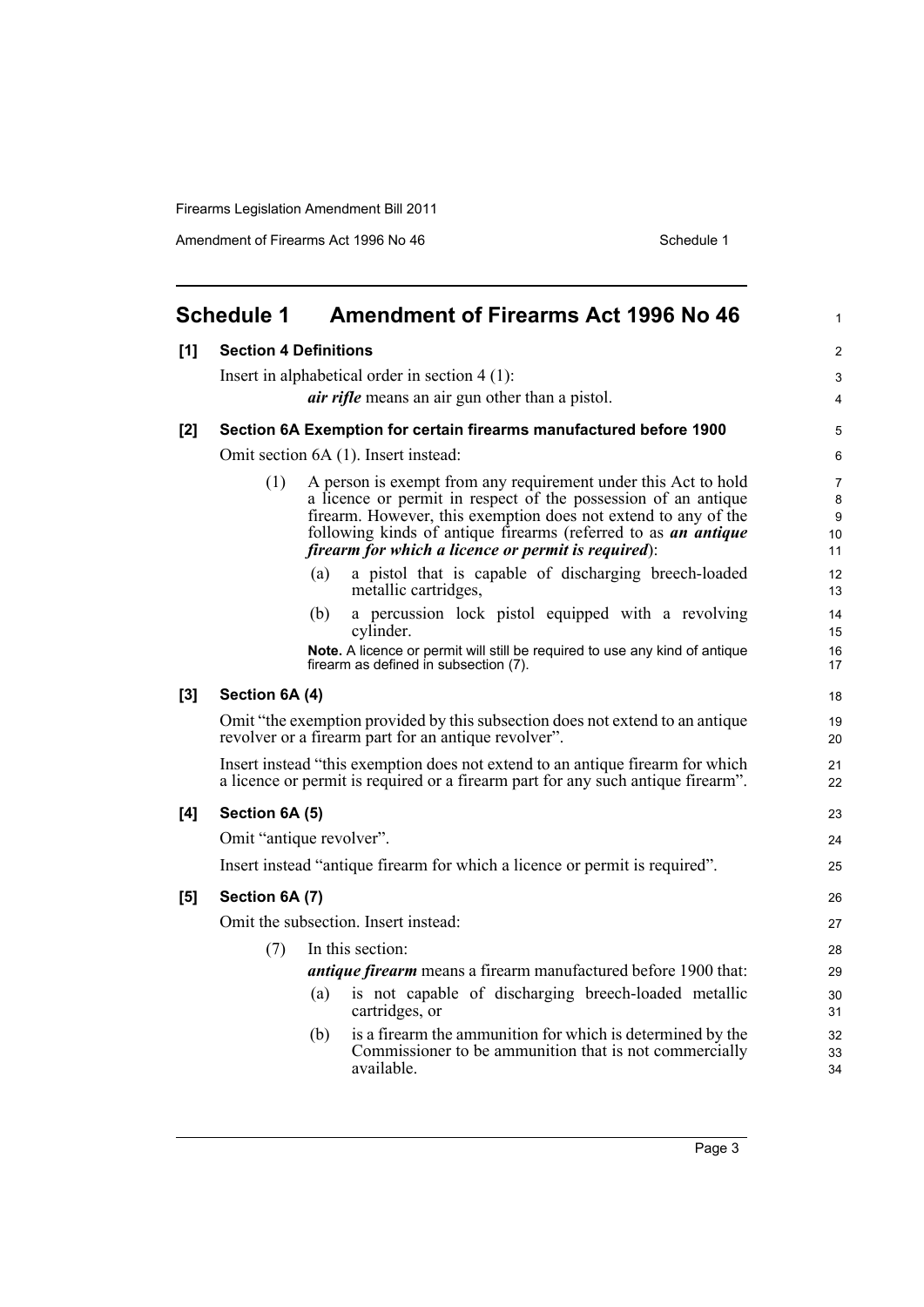Schedule 1 Amendment of Firearms Act 1996 No 46

| [6] |    | <b>Section 6C</b>   |                                          |                 |                                                                                                                                                                                                                                                                                                            | 1                          |
|-----|----|---------------------|------------------------------------------|-----------------|------------------------------------------------------------------------------------------------------------------------------------------------------------------------------------------------------------------------------------------------------------------------------------------------------------|----------------------------|
|     |    |                     | Insert after section 6B:                 |                 |                                                                                                                                                                                                                                                                                                            | $\overline{2}$             |
|     | 6C |                     | <b>Exemptions relating to air rifles</b> |                 |                                                                                                                                                                                                                                                                                                            |                            |
|     |    | (1)                 |                                          |                 | Permit to acquire not required                                                                                                                                                                                                                                                                             | 4                          |
|     |    |                     |                                          |                 | A permit under section 31 to acquire a firearm is not required in<br>the case of an air rifle. Accordingly, sections 50 (b) and<br>51 $(1)$ (b) (ii) and $(1A)$ (b) (ii) do not apply in relation to the sale<br>or purchase of an air rifle.                                                              | 5<br>6<br>7<br>8           |
|     |    | (2)                 |                                          |                 | <b>Registration not required</b>                                                                                                                                                                                                                                                                           | 9                          |
|     |    |                     |                                          |                 | An air rifle is not required to be registered. Accordingly, a person<br>does not commit an offence under section 36 or $37(2)$ in relation<br>to a firearm that is an air rifle.                                                                                                                           | 10<br>11<br>12             |
|     |    | (3)                 |                                          |                 | The possession of an unregistered air rifle is taken not to be<br>possession for the purposes of an offence under section 51D<br>involving the possession of unregistered firearms.                                                                                                                        | 13<br>14<br>15             |
|     |    | (4)                 |                                          | shooting ranges | Exemption for minors using air rifles under supervision at                                                                                                                                                                                                                                                 | 16<br>17                   |
|     |    |                     |                                          |                 | A person who is under the age of 18 years (the <i>minor</i> ) is exempt<br>from any requirement under this Act to be authorised by a licence<br>or permit to possess or use an air rifle if:                                                                                                               | 18<br>19<br>20             |
|     |    |                     | (a)                                      |                 | the minor possesses or uses the air rifle only:                                                                                                                                                                                                                                                            | 21                         |
|     |    |                     |                                          | (i)             | while at a shooting range approved by the<br>Commissioner in accordance with the regulations,<br>and                                                                                                                                                                                                       | 22<br>23<br>24             |
|     |    |                     |                                          | (ii)            | while under the direct supervision of a person who<br>is authorised by a licence to possess and use an air<br>rifle, and                                                                                                                                                                                   | 25<br>26<br>27             |
|     |    |                     | (b)                                      |                 | the minor is accompanied at the shooting range by the<br>minor's parent or legal guardian or the minor has the<br>parent's or guardian's written consent to possess or use an<br>air rifle at the range and that written consent is given to the<br>person having control for the time being of the range. | 28<br>29<br>30<br>31<br>32 |
| [7] |    |                     |                                          |                 | Section 8 Licence categories and authority conferred by licence                                                                                                                                                                                                                                            | 33                         |
|     |    | in section $8(1)$ . |                                          |                 | Insert ", or to possess and use an air rifle" after "applies" under the heading<br><i>Authority conferred by the licence</i> in the matter relating to category A licences                                                                                                                                 | 34<br>35<br>36             |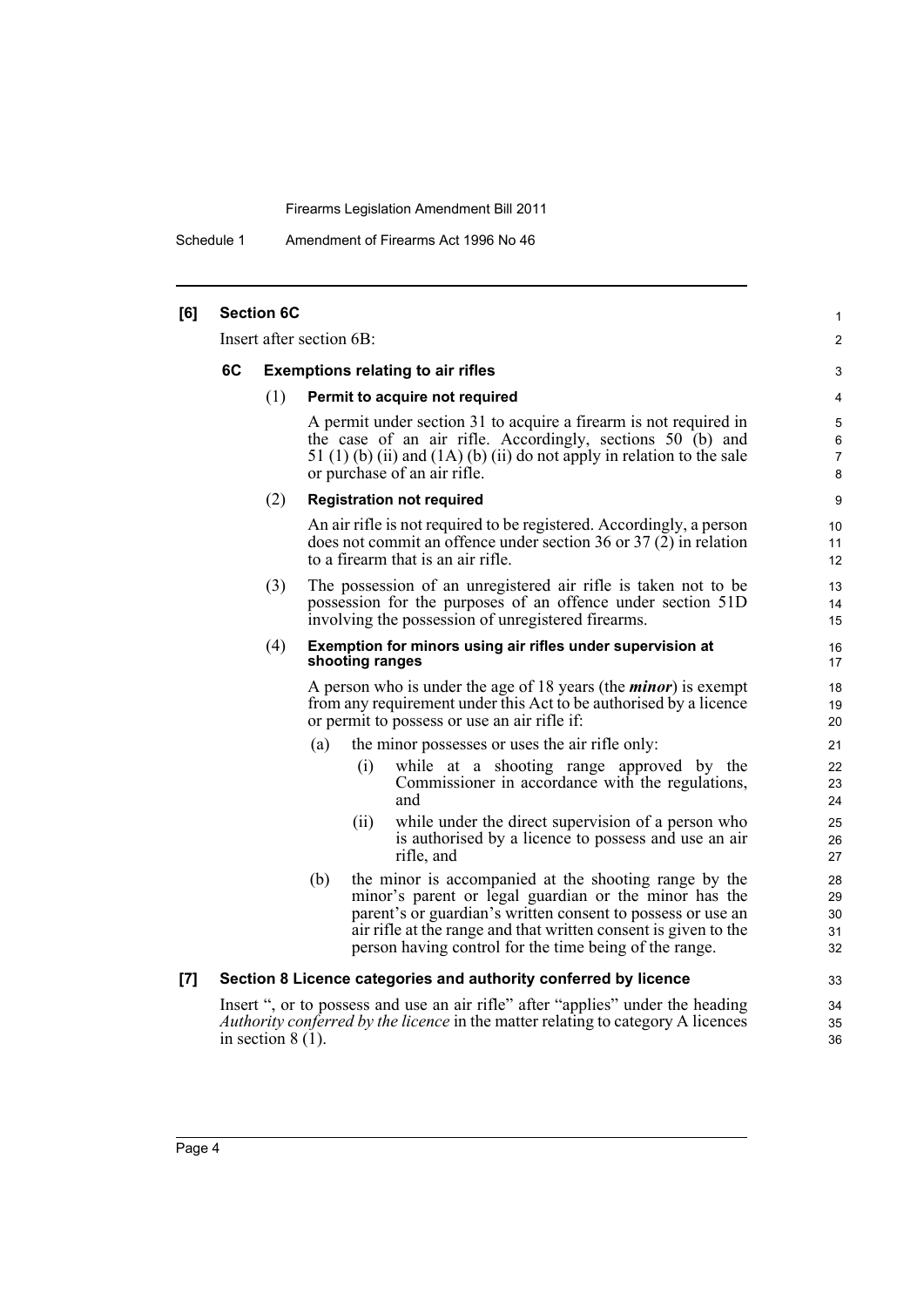| [8]    | Section 8 (1)                                                                                                                                                                                                                                                                                                                                                                                                                          | 1                                             |  |  |
|--------|----------------------------------------------------------------------------------------------------------------------------------------------------------------------------------------------------------------------------------------------------------------------------------------------------------------------------------------------------------------------------------------------------------------------------------------|-----------------------------------------------|--|--|
|        | Omit the last paragraph of the matter relating to category H licences (pistols).                                                                                                                                                                                                                                                                                                                                                       |                                               |  |  |
|        | Insert instead:                                                                                                                                                                                                                                                                                                                                                                                                                        | 3                                             |  |  |
|        | Despite the provisions referred to above in relation to this licence<br>category, a category H licence authorises the possession or use of<br>an antique firearm (within the meaning of section 6A) that is not<br>required to be registered because of that section. However, a<br>category H (sport/target shooting) licence does not authorise the<br>possession or use of any such antique firearm that is a prohibited<br>pistol. | $\overline{4}$<br>5<br>6<br>7<br>8<br>9<br>10 |  |  |
| [9]    | Section 12 Genuine reasons for having a licence                                                                                                                                                                                                                                                                                                                                                                                        | 11                                            |  |  |
|        | Insert "or on any other land owned by, or under the control or management of,<br>a public or local authority" after "rural land" in paragraph (a) of the matter<br>relating to the genuine reason of vertebrate pest animal control in the Table.                                                                                                                                                                                      | 12<br>13<br>14                                |  |  |
| $[10]$ | Section 12, Table                                                                                                                                                                                                                                                                                                                                                                                                                      | 15                                            |  |  |
|        | Insert ", or a public or local authority," after "government agency" in<br>paragraph $(b)$ of the matter relating to the genuine reason of vertebrate pest<br>animal control.                                                                                                                                                                                                                                                          | 16<br>17<br>18                                |  |  |
| $[11]$ | Section 12, Table                                                                                                                                                                                                                                                                                                                                                                                                                      | 19                                            |  |  |
|        | Insert "or local" after "public" in paragraph (c) of the matter relating to the<br>genuine reason of vertebrate pest animal control.                                                                                                                                                                                                                                                                                                   | 20<br>21                                      |  |  |
| $[12]$ | Sections 25 (1) and 30 (6)                                                                                                                                                                                                                                                                                                                                                                                                             | 22                                            |  |  |
|        | Omit "immediately" wherever occurring.                                                                                                                                                                                                                                                                                                                                                                                                 | 23                                            |  |  |
|        | Insert instead ", immediately after being directed to do so in writing by the<br>Commissioner,".                                                                                                                                                                                                                                                                                                                                       | 24<br>25                                      |  |  |
| $[13]$ | Section 26 Recognition of interstate licences for certain purposes                                                                                                                                                                                                                                                                                                                                                                     | 26                                            |  |  |
|        | Insert "or public" after "rural" wherever occurring in section 26 (2) (b).                                                                                                                                                                                                                                                                                                                                                             | 27                                            |  |  |
| $[14]$ | <b>Section 31 Permits to acquire firearms</b>                                                                                                                                                                                                                                                                                                                                                                                          | 28                                            |  |  |
|        | Omit section 31 (3B) (b). Insert instead:                                                                                                                                                                                                                                                                                                                                                                                              | 29                                            |  |  |
|        | during the remainder of the term of the licence—may only<br>(b)<br>issue a total of 2 permits authorising the person to acquire<br>no more than 2 pistols.                                                                                                                                                                                                                                                                             | 30<br>31<br>32                                |  |  |
| $[15]$ | <b>Section 31 (3C)</b>                                                                                                                                                                                                                                                                                                                                                                                                                 | 33                                            |  |  |
|        | Omit the subsection.                                                                                                                                                                                                                                                                                                                                                                                                                   | 34                                            |  |  |
|        |                                                                                                                                                                                                                                                                                                                                                                                                                                        |                                               |  |  |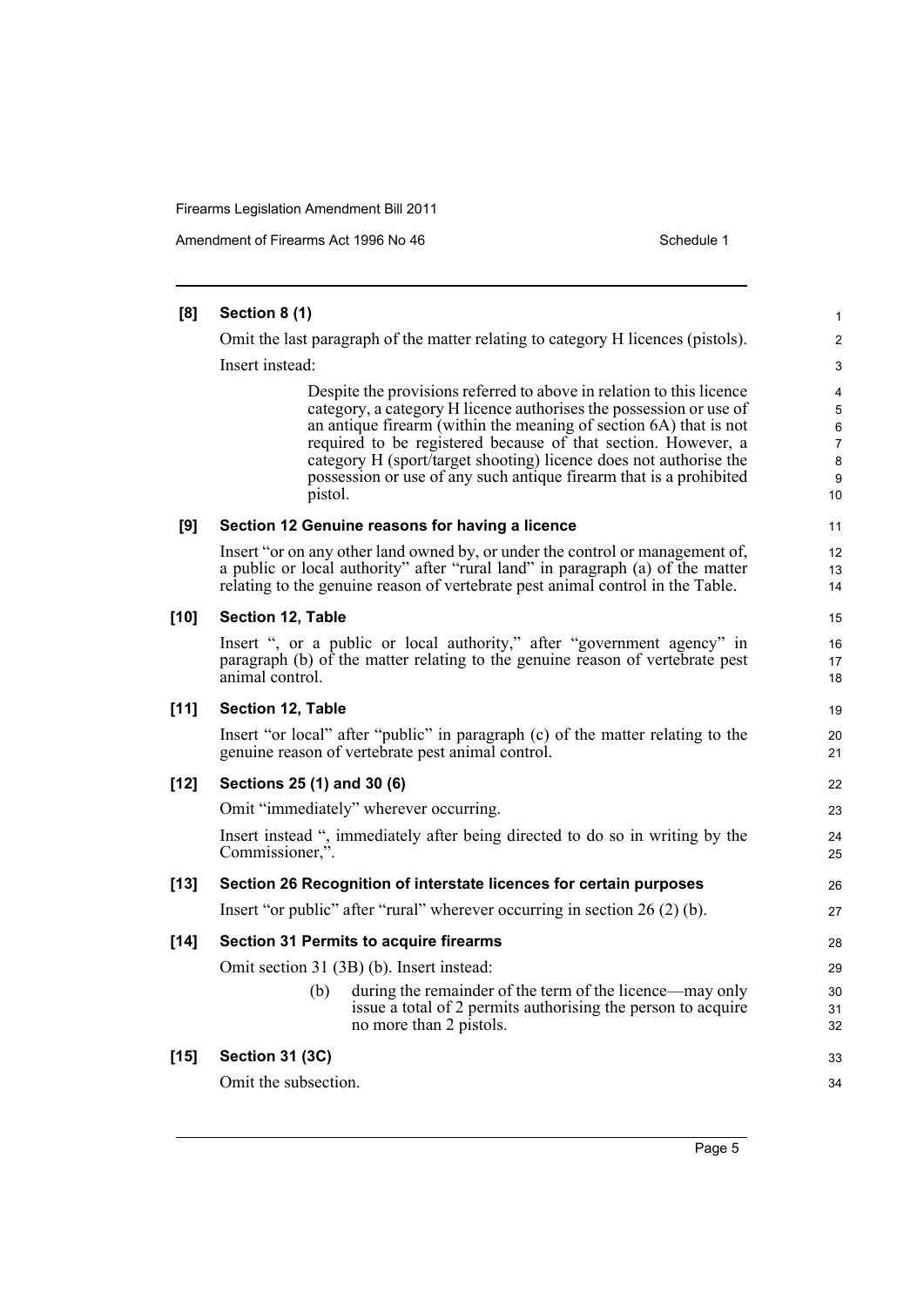Schedule 1 Amendment of Firearms Act 1996 No 46

| $[16]$ | <b>Section 34A</b>                                                                                                                                                                                                     |                 |                                                                                                                                                                                             |                |  |  |
|--------|------------------------------------------------------------------------------------------------------------------------------------------------------------------------------------------------------------------------|-----------------|---------------------------------------------------------------------------------------------------------------------------------------------------------------------------------------------|----------------|--|--|
|        | Insert after section 34:                                                                                                                                                                                               |                 |                                                                                                                                                                                             |                |  |  |
|        | 34A                                                                                                                                                                                                                    |                 | Interstate residents moving to this State                                                                                                                                                   |                |  |  |
|        | A resident of another State or Territory in whose name a firearm<br>(1)<br>is registered under a law in force in that other State or Territory<br><i>(the relevant person)</i> may notify the Commissioner in writing: |                 |                                                                                                                                                                                             |                |  |  |
|        |                                                                                                                                                                                                                        |                 | of the person's intention to become a resident of this State,<br>(a)<br>and                                                                                                                 | 7<br>8         |  |  |
|        |                                                                                                                                                                                                                        |                 | of the particulars of the firearm and the address of the<br>(b)<br>premises where it is to be kept.                                                                                         | 9<br>10        |  |  |
|        |                                                                                                                                                                                                                        | (2)             | If the Commissioner is notified in<br>accordance<br>with<br>subsection $(1)$ , the firearm is taken to be registered under this<br>Act:                                                     | 11<br>12<br>13 |  |  |
|        |                                                                                                                                                                                                                        |                 | (a)<br>until the end of the period of 3 months from the date on<br>which the relevant person notified the Commissioner, or                                                                  | 14<br>15       |  |  |
|        |                                                                                                                                                                                                                        |                 | until such time as the person's application for registration<br>(b)<br>of the firearm under this Act is granted or refused,                                                                 | 16<br>17       |  |  |
|        |                                                                                                                                                                                                                        |                 | whichever is sooner.                                                                                                                                                                        | 18             |  |  |
|        |                                                                                                                                                                                                                        | (3)             | An application by the relevant person for the registration of a<br>firearm that has been notified to the Commissioner under<br>subsection (1) is not required to be accompanied by any fee. | 19<br>20<br>21 |  |  |
| $[17]$ |                                                                                                                                                                                                                        |                 | <b>Section 45 Recording of transactions</b>                                                                                                                                                 | 22             |  |  |
|        | Omit "Subsection $(1)$ (b)" from section 45 $(1A)$ .                                                                                                                                                                   |                 |                                                                                                                                                                                             |                |  |  |
|        | Insert instead "Subsection (1)".                                                                                                                                                                                       |                 |                                                                                                                                                                                             |                |  |  |
| $[18]$ |                                                                                                                                                                                                                        |                 | Section 45 (1A) (a1)                                                                                                                                                                        | 25             |  |  |
|        |                                                                                                                                                                                                                        |                 | Insert after section 45 $(1A)$ (a):                                                                                                                                                         | 26             |  |  |
|        |                                                                                                                                                                                                                        |                 | a firearm in respect of which a licence or permit is not<br>$\left( a1\right)$<br>required to possess or use the firearm, or                                                                | 27<br>28       |  |  |
| $[19]$ |                                                                                                                                                                                                                        | Section 45 (1B) |                                                                                                                                                                                             | 29             |  |  |
|        |                                                                                                                                                                                                                        |                 | Omit the subsection.                                                                                                                                                                        | 30             |  |  |
| $[20]$ |                                                                                                                                                                                                                        |                 | <b>Schedule 1 Prohibited firearms</b>                                                                                                                                                       | 31             |  |  |
|        |                                                                                                                                                                                                                        | Omit item 8.    |                                                                                                                                                                                             | 32             |  |  |
|        |                                                                                                                                                                                                                        |                 |                                                                                                                                                                                             |                |  |  |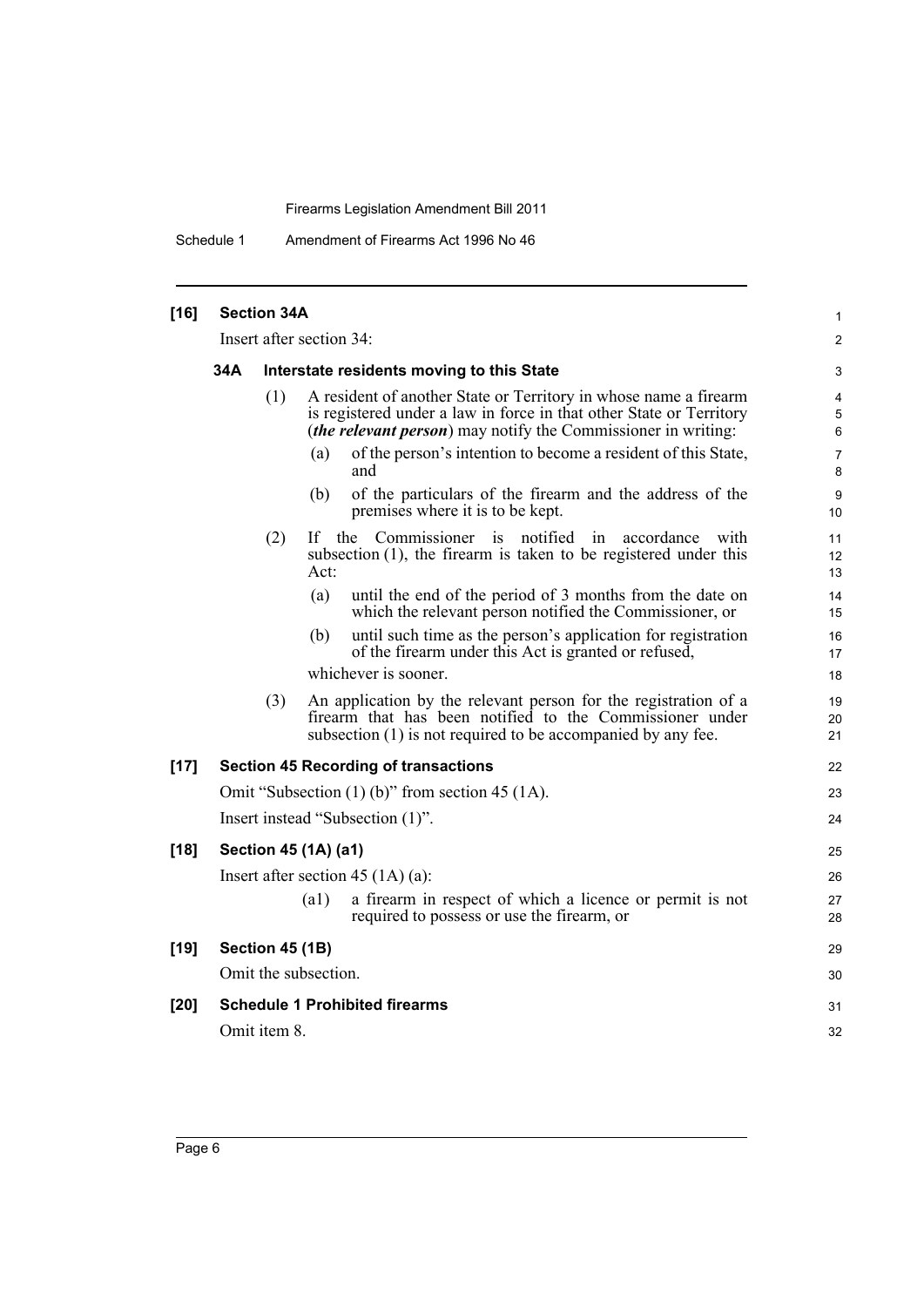Amendment of Firearms Act 1996 No 46 Schedule 1

| [21] | <b>Schedule 3 Savings and transitional provisions</b>                   |  |  |  |
|------|-------------------------------------------------------------------------|--|--|--|
|      | Insert at the end of clause 1 (1) with appropriate paragraph numbering: |  |  |  |
|      | Firearms Legislation Amendment Act 2011.                                |  |  |  |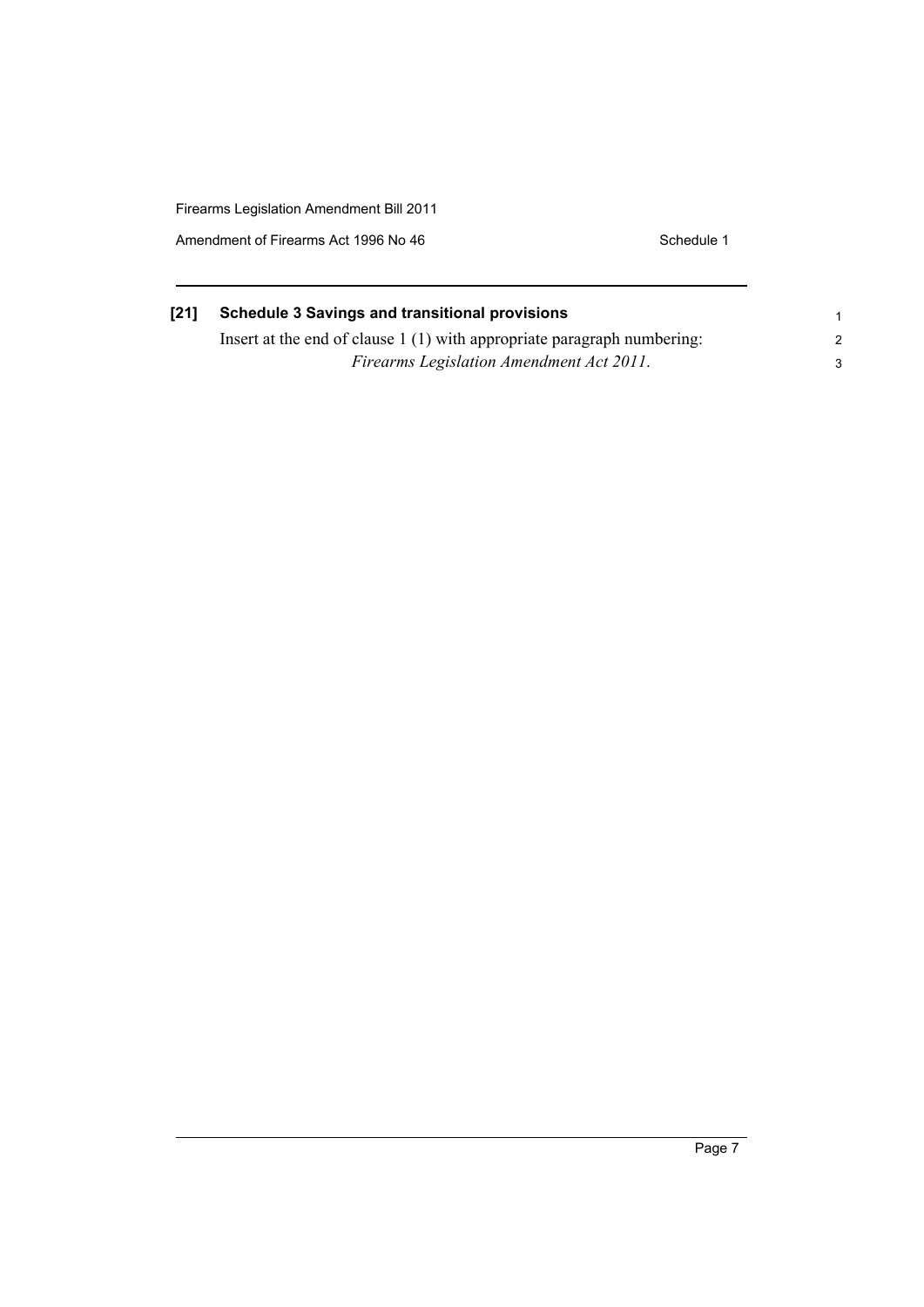## <span id="page-13-0"></span>**Schedule 2 Amendment of Firearms Regulation 2006**

### **[1] Clause 31 Practising at approved ranges**

Omit clause 31 (3). Insert instead:

(3) It is a condition of the approval of a shooting range under Part 8 that the holder of a shooting range approval is to ensure that any person using the shooting range under this clause is supervised while doing so by a person appointed by the holder of the approval.

1

18 19

#### **[2] Clause 87 Approval of shooting range**

Insert after clause 87 (1):

(1A) Without limiting the authority conferred by such an approval, the approval of a shooting range authorises shooting events and related practice activities that are not specifically named in the approval to be conducted or carried out at the range so long as the type of any such event or activity would, but for its name, be authorised under the conditions of the approval as in force at the time the event or activity is conducted or carried out.

#### **[3] Clause 116**

Omit the clause. Insert instead:

#### **116 Exemption relating to imitations of antique firearms**

- (1) A person is not required to be authorised by a permit to possess or use an imitation of an antique firearm (other than an imitation of an antique firearm for which a licence or permit is required).
- (2) In this clause, *antique firearm* has the same meaning as in section 6A of the Act.